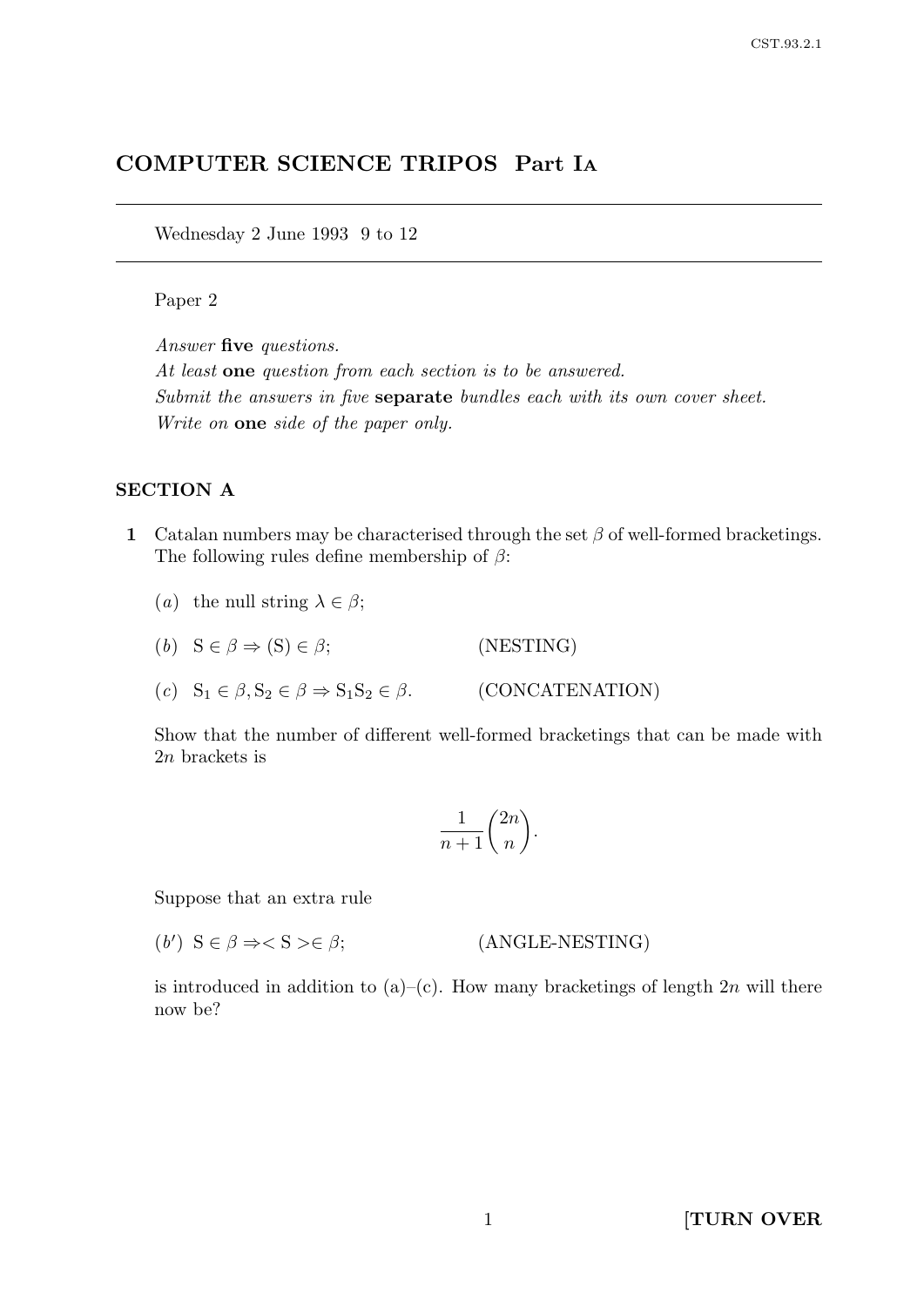2 Two teams A and B play a match in which the winner is the first team to win  $n$ games. If A needs i games to win and B needs j games to win, denote by  $P(i, j)$  the probability that A will win. B is the better team, and in any particular game A's probability of winning is only 2/5. Write down a relation between  $P(i, j)$ ,  $P(i-1, j)$ and  $P(i, j - 1)$ .

Of what order is the computation of  $P(k, k)$  for given k? Show how to lay out the results for maximum re-use of computed values, and work out  $P(2, 2)$ .

- 3 In a meteorological experiment the annual rainfall in millimetres is recorded for Aberdeen, Bangor, Canterbury and Dublin: readings are taken in each of the years 1981–83. The data are represented as a set of triples  $(r, t, y)$ , where rainfall  $r \in \mathbb{N}$ is a natural number of millimetres, the town  $t \in T$  is identified by a letter A–D, and the year  $y \in Y$  by a digit 1–3. Show how to identify the data with subsets of each of  $(N \times T) \times Y$ ,  $(T \times Y) \times N$  and  $(Y \times N) \times T$ . Which of these relations either must or may define a (partial) function from  $(N \times T) \rightarrow Y$ ,  $(T \times Y) \rightarrow N$ ,  $(Y \times N) \rightarrow T$  respectively?
	- (a) Taking one which *must* be a function  $(P \times Q) \rightarrow R$  say, show how to convert it to a function whose domain is  $P$  and whose range is the set of functions  $Q \to R$ .
	- (b) Assume that one of the other relations, which may define a partial function, does so. Show how to convert it to a partial function whose range is a set of partial functions.

Illustrate your answer with suitably chosen example data.

## SECTION B

4 X and Y are independent random variables having Poisson distributions with parameters  $\alpha$  and  $\beta$  respectively. By using probability generating functions, or otherwise, prove that  $X + Y$  has a Poisson distribution and give its parameter.

Find the conditional distribution for X given that  $X + Y = n$ , and give its mean and variance. Explain your result in words.

5 A single die is repeatedly thrown, and accumulating counts of 1s, 2s, . . ., 6s are recorded. Find the probability that the event *The accumulated counts of* 1s, 2s, ..., 6s are equal' will ever occur.

[Hint: you will need Stirling's approximation  $n! \approx (2\pi)^{\frac{1}{2}} n^{n+\frac{1}{2}} e^{-n}$ ]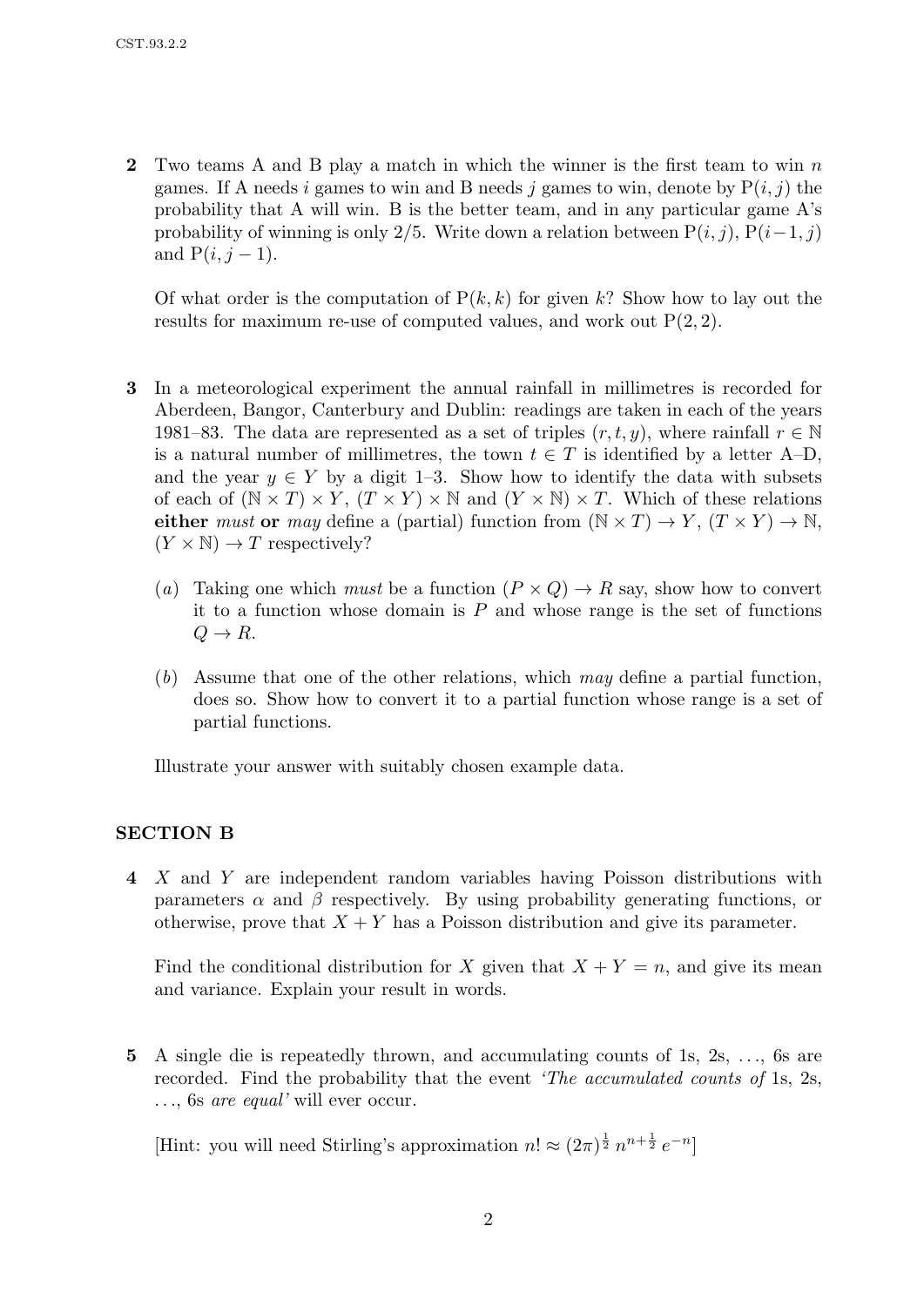6 In a chip factory three machines manufacture 25%, 35%, and 40% of the total production. Of their output, 5%, 4%, and 2% respectively are rejected as faulty. What is the probability that from a collection of chips drawn at random from the output two which are faulty were made on the same machine? What is the probability that three faulty chips were all made on different machines?

## SECTION C

- 7 Discuss the requirements of an Automatic Teller Machine (ATM) service under the headings:
	- (a) security;
	- (b) availability of service;
	- $(c)$  integrity of stored data;
	- (d) procedure for dispute resolution.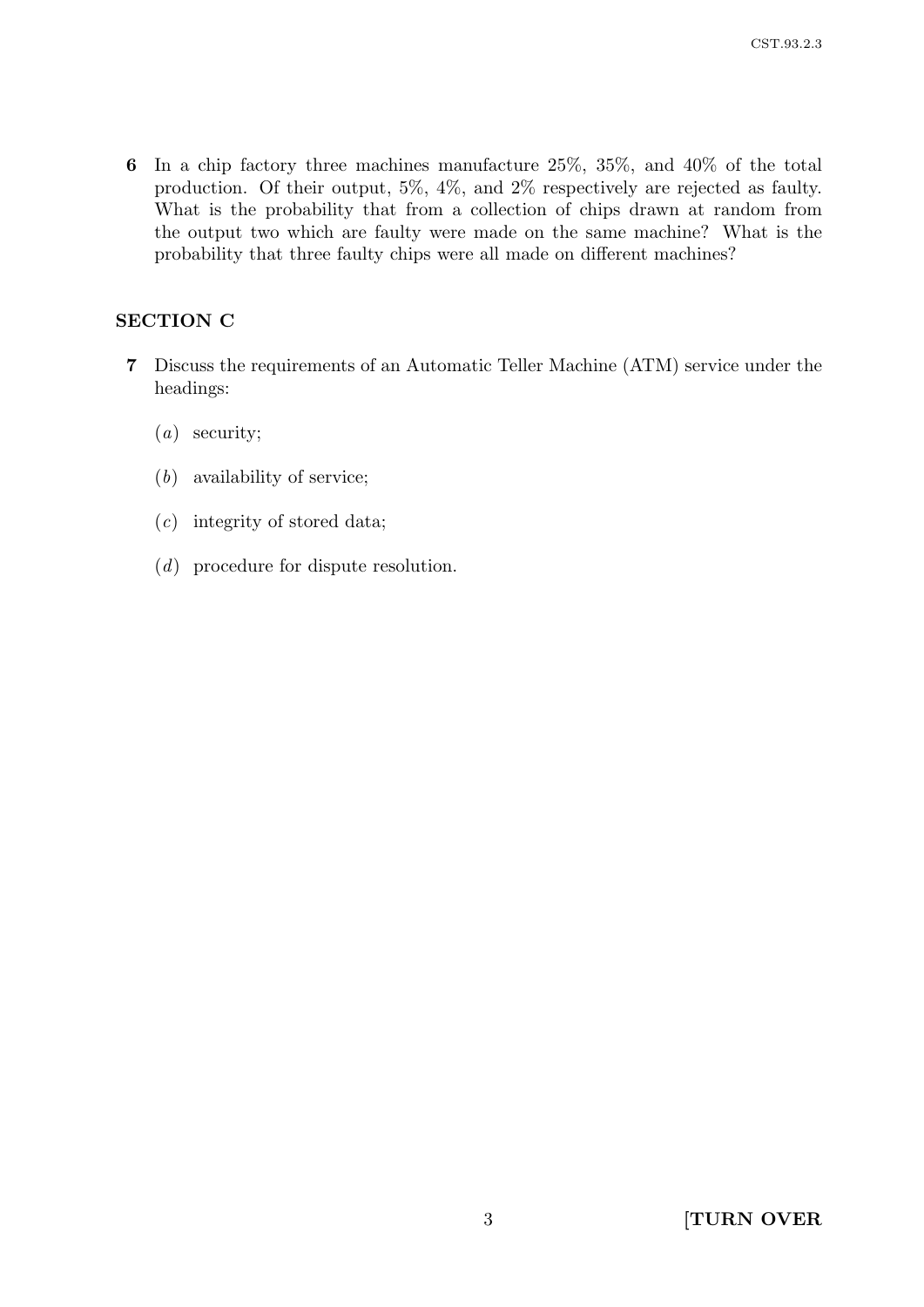8 Consider these ML functions for performing arithmetic in radix k, where k is an ML variable whose value is a positive integer.

```
fun value [] = 0| value (x::xs) = x + (k*value xs);fun carry c [] = [c]\int \text{carry } c(x::xs) = ((c+x) \text{ mod } k) ::carry ((c+x) div k) xs;
fun sum c \begin{bmatrix} 1 \\ 9 \end{bmatrix} ys \begin{aligned} \begin{bmatrix} 1 \\ 1 \end{bmatrix} = \text{carry } c \end{aligned}| sum c (x::xs) [] = carry c (x::xs)| sum c (x::xs) (y::ys) = ((c+x+y) \mod k) ::sum ((c+x+y)div k) xs ys;
```
- (a) State and justify the rule of structural induction for lists.
- (b) Your client would like you to prove the correctness of sum, expressed by the property

 $value(sum 0 xs ys) = value(xs) + value(ys)$ .

Generalize this formula so that it permits a useful structural induction proof, explaining your reasons.

- (c) Prove the base case of the structural induction.
- (d) Prove the inductive step of the structural induction.
- (e) What does the correctness proof say about the case where k equals 1? Discuss whether other properties are necessary to ensure correctness.

Proofs may assume the analogous correctness property for carry and standard mathematical laws. State these assumptions clearly.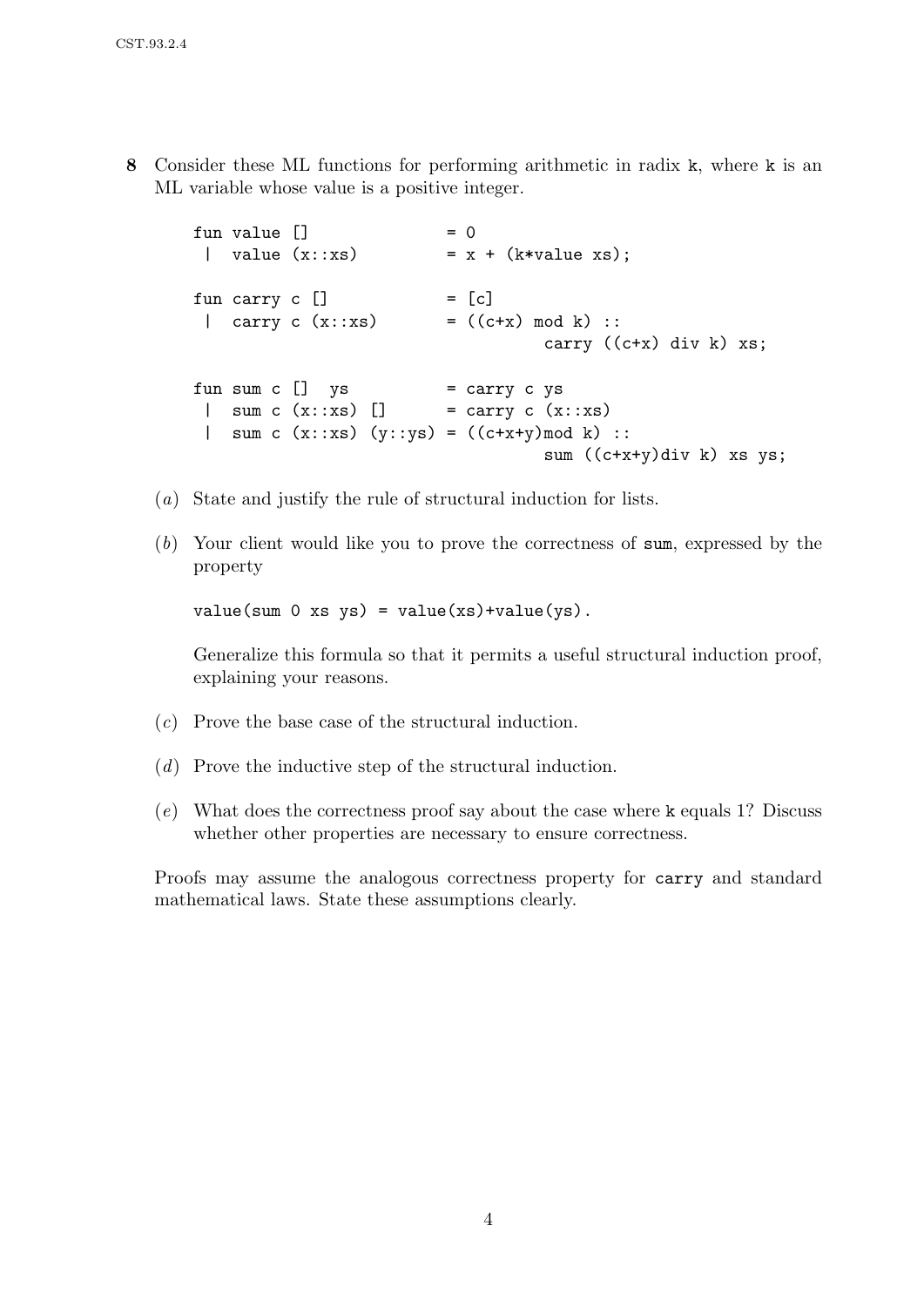9 A multiset is an unordered collection of elements. An element may occur zero or more times. Two multisets are equal if they contain the same number of occurrences of each element. For example, the multisets  $\{a, a, b\}_m$  and  $\{a, b, a\}_m$  are equal; they differ from  $\{a, b\}_m$ .

Let M and N stand for multisets. Write  $\operatorname{occs}(x, M)$  for the number of occurrences of x in M. Write  $mplus(M, N)$  for the sum of M and N, defined by

 $\operatorname{occs}(x, \operatorname{mplus}(M, N)) = \operatorname{occs}(x, M) + \operatorname{occs}(x, N)$ 

for all x. Write mequal $(M, N)$  for the equality test for M and N.

The question concerns how to represent multisets of strings within ML. For each of the given data representations  $(a)$ ,  $(b)$  and  $(c)$  describe how you would implement occs, mplus and mequal. If possible, incorporate simple efficiency improvements. In each case state the approximate running time of  $\operatorname{occs}(x, M)$ , mplus $(M, N)$  and mequal $(M, N)$  using O-notation.

- (a) Represent multisets using lists of strings, for example  $\{a, b, a\}_m$  by  $[a, b, a]$ .
- (b) Represent multisets by lists of pairs of the form  $(x, k)$ , for example  $\{a, b, a\}_m$ by  $[(a, 2), (b, 1)].$
- (c) Represent multisets using binary trees.

Compare the representations  $(a)$ ,  $(b)$  and  $(c)$ , stating the advantages and drawbacks of each.

[Answers need not contain ML code. You may refer to algorithms and data structures from the notes Problem Solving in ML.]

### SECTION D

10 What is an operating system kernel, and what runtime services does an executable binary program expect from a typical time-sharing kernel?

How may transfer of control (program flow) between the loaded application and the resident kernel be achieved?